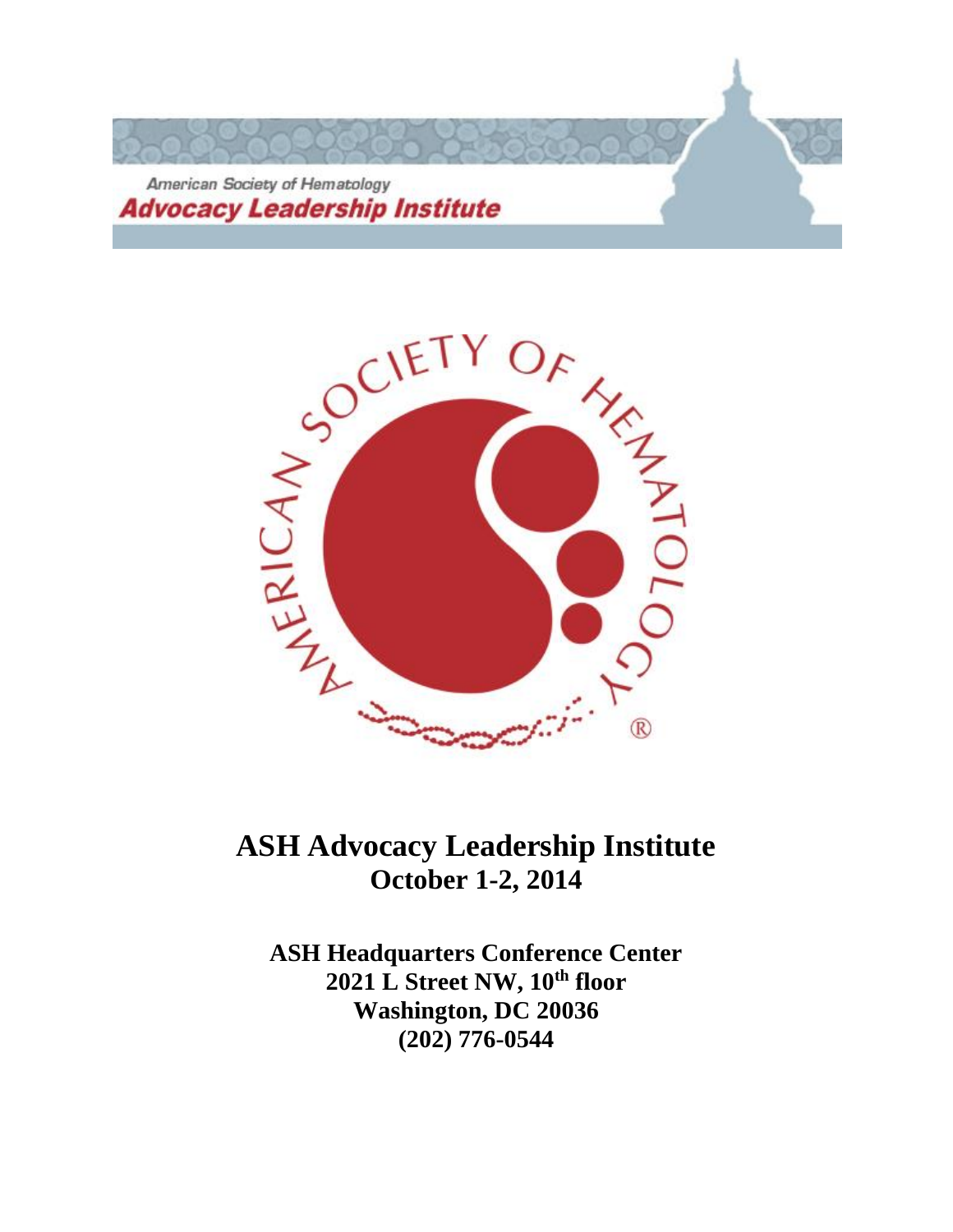

# **AGENDA**

# **Fourth Annual ASH Advocacy Leadership Institute October 1-2, 2014 ASH Headquarters Conference Center 2021 L Street NW, 10th floor Washington, DC 20036**

# *Objectives:*

- Participants will gain an understanding of how the federal legislative and regulatory processes work;
- Participants will learn about ASH's position on key policy issues;
- Participants will learn how to become effective advocates for hematology and will demonstrate new skills during visits with their congressional delegation;
- Participants will learn how ASH is involved in policy development;
- Participants will learn what opportunities are available through ASH to get involved in advocacy and other Society activities.

# **Wednesday, October 1, 2014**

| 8:00 a.m. | <b>Breakfast Available</b>                                                                                                                    |
|-----------|-----------------------------------------------------------------------------------------------------------------------------------------------|
| 8:30 a.m. | <b>Welcome and Introductory Remarks</b><br>Alan Lichtin, MD<br>Chair, 2014 ASH Advocacy Leadership Institute                                  |
|           | <b>Introductions</b><br>ASH Advocacy Leadership Institute Participants<br><b>Overview of Workshop Objectives</b><br>Alan Lichtin, MD          |
| 9:00 a.m. | How a Bill Becomes a Law and What Happens Next<br>Suzanne Leous, MPA<br>ASH Director of Government Relations, Practice and Scientific Affairs |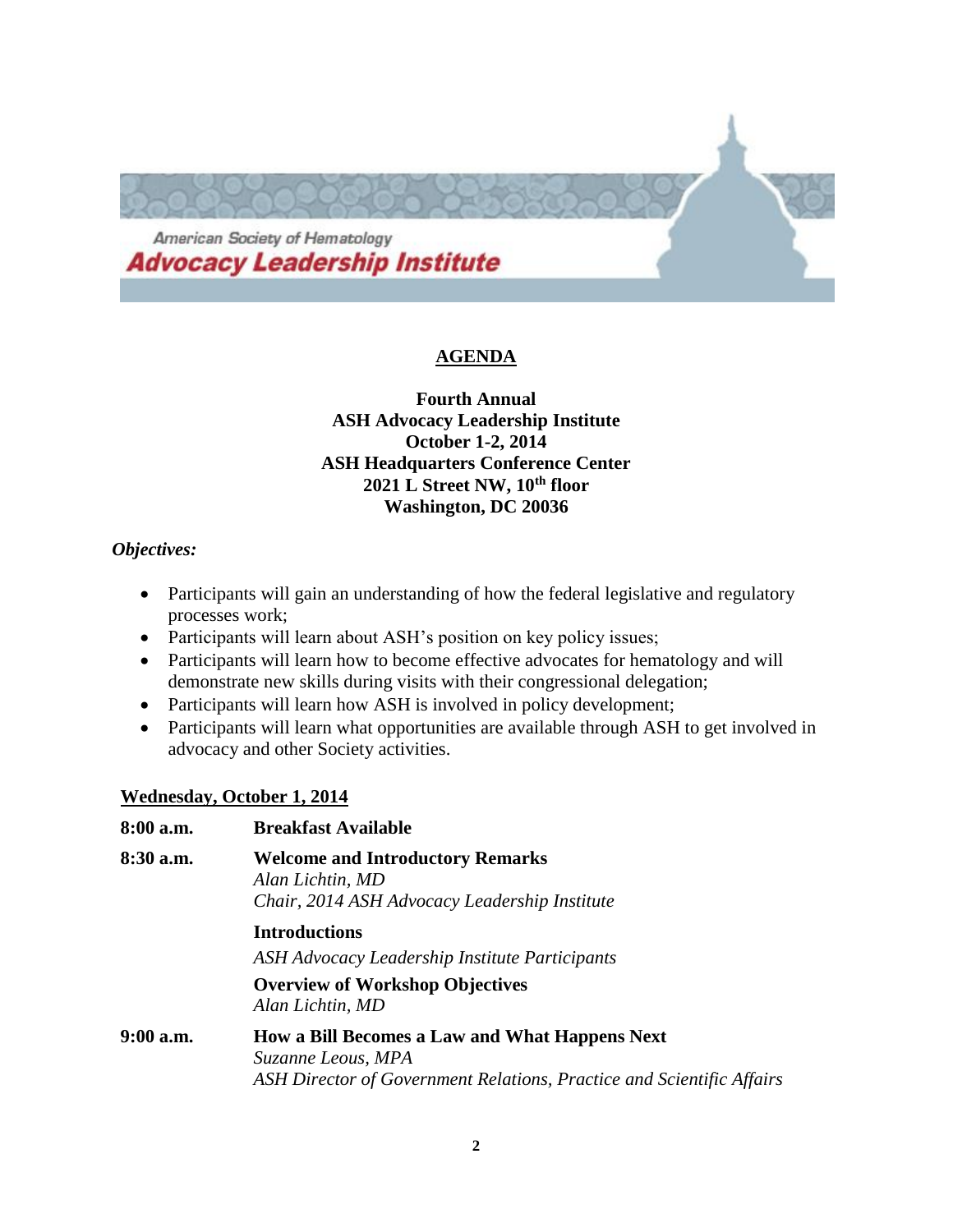*Ellen Riker ASH Consultant Senior Vice President, Cavarocchi Ruscio Dennis Associates* **9:30 a.m. Federal Budget 101, the National Debt Debate and the Impact on Health Funding** *David Reich Senior Policy Consultant Center on Budget and Policy Priorities Emily Holubowich, MPP Executive Director, Coalition for Health Funding Co-Chair, NDD United Senior Vice President, Cavarocchi Ruscio Dennis Associates* **11:00 a.m. NIH Perspective: Outlook for Hematology Research Funding and Workforce** *Dr. Sally Rockey Deputy Director for Extramural Research National Institutes of Health (NIH)* **12:30 p.m. BREAK/Lunch Available 1:00 p.m. Overview of ASH Programs, Activities, and Opportunities and How You Can Get Involved** *Martha Liggett, Esq. ASH Executive Director Matthew Gertzog, MBA, CAE ASH Deputy Executive Director* • ASH Abstract Review Process *Joanna Robertson ASH Annual Meeting Publications Manager* • ASH Clinical News Magazine *Karen Learner ASH Communications Manager, Publications Managing Editor, ASH Clinical News* ASH Education, Training, and Quality Programs *Charles Clayton ASH Senior Director, Education, Training, and Quality Julie Orlando-Castro ASH Director of Education Cara Molinari ASH Director of Training Robert Plovnick, MD, MS ASH Director of Quality Improvement Programs*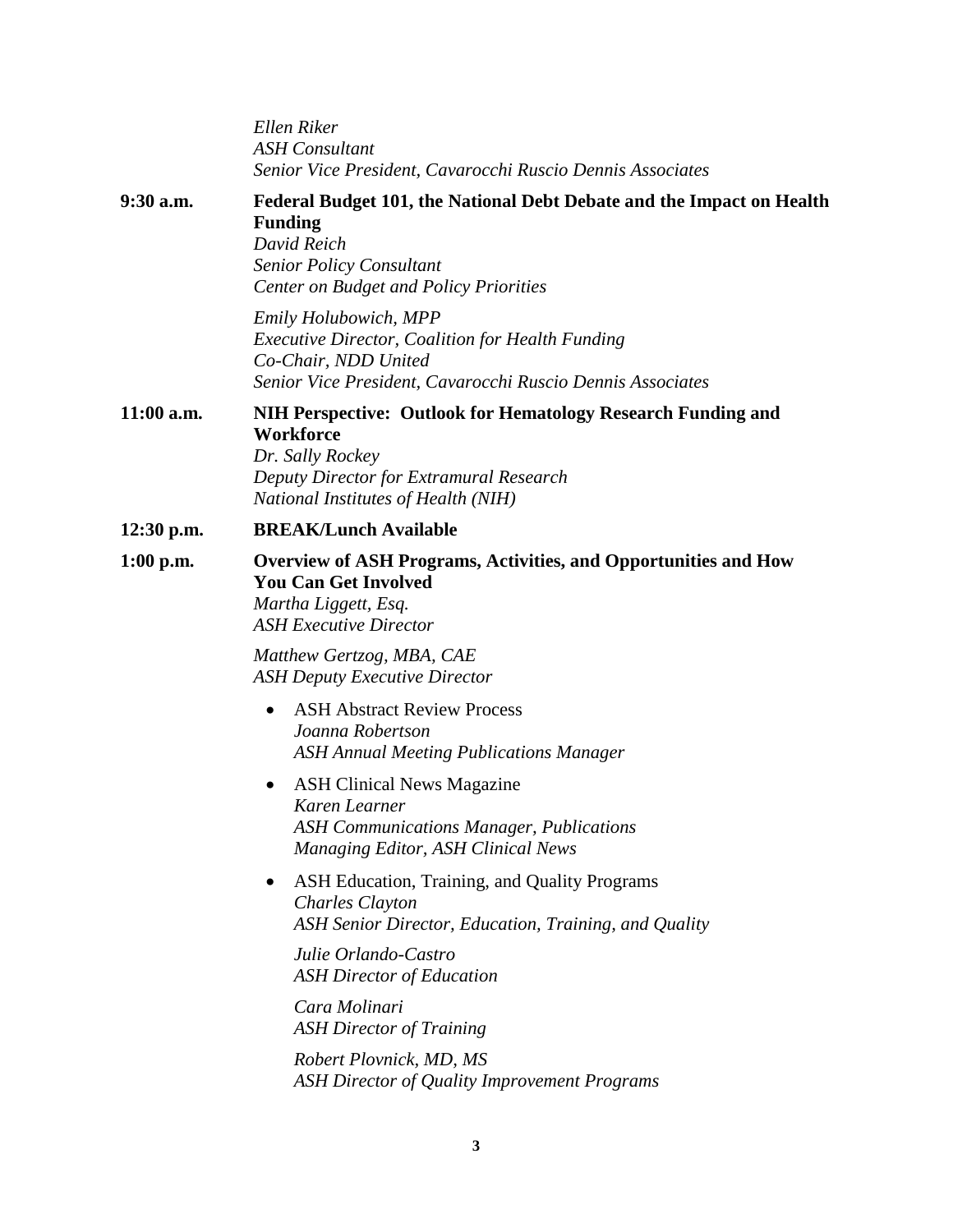|             | ASH Fundraising, Awards, and Diversity Programs<br>$\bullet$<br>Patricia Frustace<br><b>ASH Director of Development</b>                                                                                                                        |
|-------------|------------------------------------------------------------------------------------------------------------------------------------------------------------------------------------------------------------------------------------------------|
|             | <b>ASH</b> Image Bank<br>$\bullet$<br>Deborah Christian<br><b>ASH Publications Manager</b>                                                                                                                                                     |
|             | <b>ASH</b> International Programs<br>$\bullet$<br>Chase Willett<br><b>ASH</b> International Programs Specialist                                                                                                                                |
|             | Michelle Lara<br><b>ASH</b> International Programs Specialist                                                                                                                                                                                  |
|             | <b>ASH Practice Programs &amp; Resources</b><br>$\bullet$<br>Brian Whitman<br><b>ASH Senior Manager for Policy and Practice</b>                                                                                                                |
|             | <b>ASH Advocacy</b><br>$\bullet$<br>Suzanne Leous, MPA                                                                                                                                                                                         |
|             | <b>Tracy Roades</b><br><b>ASH Legislative Advocacy Manager</b>                                                                                                                                                                                 |
|             | Perspective of Previous ALI Graduate<br>$\circ$                                                                                                                                                                                                |
|             | Rachel Cook, MD, MS (2011 ALI Graduate)<br>п                                                                                                                                                                                                   |
| $2:00$ p.m. | <b>BREAK</b>                                                                                                                                                                                                                                   |
| $2:15$ p.m. | <b>Congressional and Agency Staff Perspective: What It's Really Like to</b><br>Work on Capitol Hill and the Federal Agencies and Why Advocacy<br><b>Matters</b><br><b>Brett Baker</b><br>Professional Staff<br>House Committee on Ways & Means |
|             | Ronald Kline, MD<br>Robert Wood Johnson Foundation Health Policy Fellow (2013-14)<br>Current: Center for Medicare and Medicaid Innovation (CMMI)<br>Former: Office of Senator Ron Wyden (D-OR)                                                 |
| 3:00 p.m.   | <b>Role of Media in Advocacy</b>                                                                                                                                                                                                               |
|             | <b>ASH's Role in Getting the Message Out</b><br>Andrea Slesinski<br><b>ASH Communications Manager</b>                                                                                                                                          |
|             | Role of Social Media and Taking Advocacy Back Home<br><i>Jodie Curtis</i>                                                                                                                                                                      |

*Jodie [Curtis](http://www.districtpolicygroup.com/team-detail/jodie-a-curtis) Executive Vice President The District Policy Group*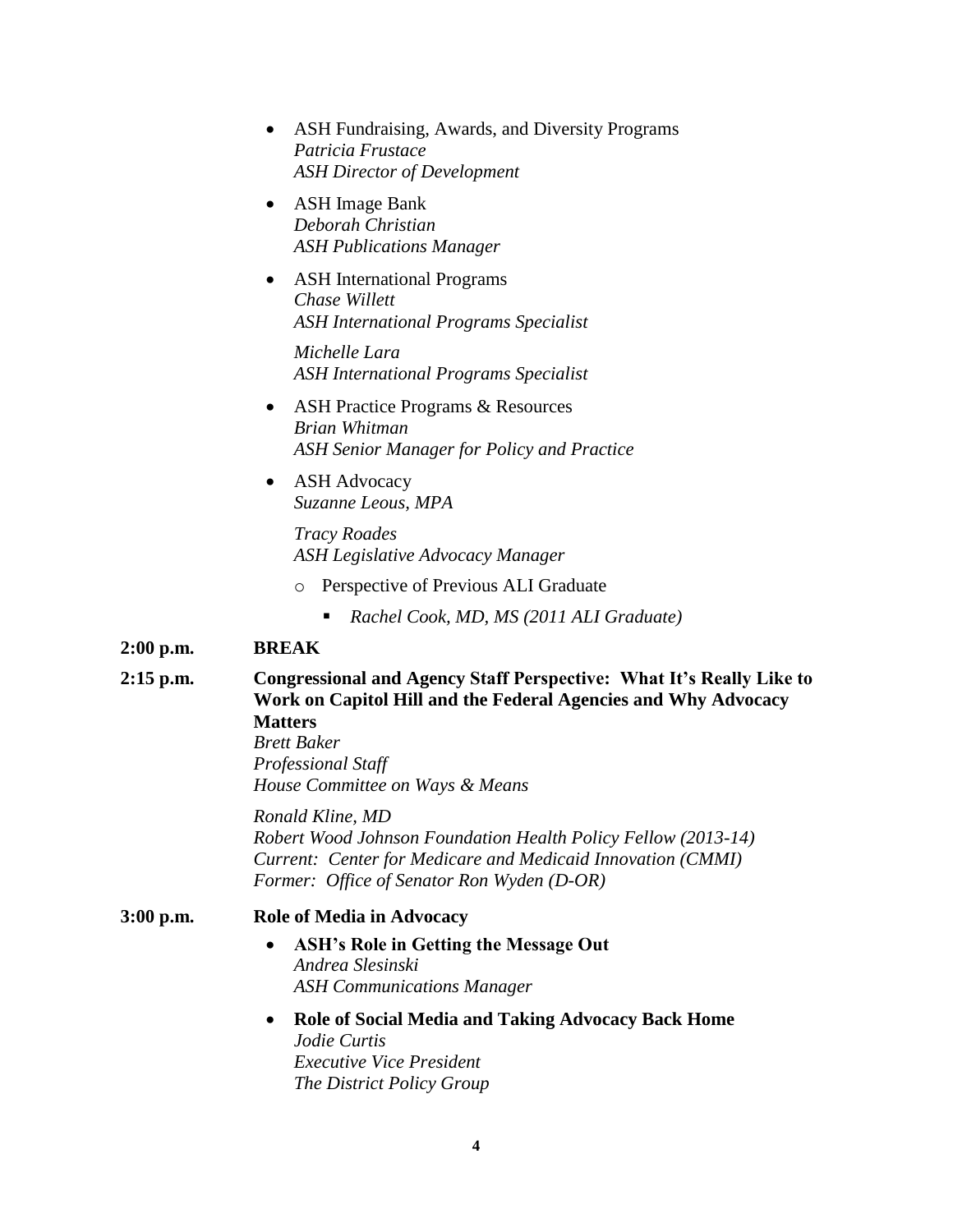*Erin Will Morton Senior Policy and Advocacy Advisor The District Policy Group*

- **4:00 p.m. BREAK/Group Photo 4:15 p.m. Workshop Session: Tools for Capitol Hill Visits** *Suzanne Leous, MPA Ellen Riker*
	- General Tips for Capitol Hill Visits
	- Review of Issues and Talking Points
	- Discussion of Fact Sheets
	- Role-Playing for Capitol Hill Visits

**5:30 p.m. Adjourn**

# **Thursday, October 2, 2014**

| $7:30$ a.m.                    | <b>Breakfast Available</b>                                                                                                                                  |
|--------------------------------|-------------------------------------------------------------------------------------------------------------------------------------------------------------|
| $7:45$ a.m.                    | <b>Capitol Hill Visits/Strategy Review</b><br>Overview, Logistics, and Schedule<br>$\bullet$<br><b>ASH Staff</b>                                            |
| $8:15$ a.m.                    | <b>Travel to Capitol Hill</b>                                                                                                                               |
| $9:00$ a.m. $-$<br>$4:00$ p.m. | <b>Congressional Visits</b>                                                                                                                                 |
|                                | Each participant will visit his/her Representative and Senators as scheduled<br>and will leave ASH fact sheets with the Member of Congress or staff person. |
| $5:00$ p.m.                    | <b>Departure</b>                                                                                                                                            |

# **Follow-Up:**

- Each participant will participate in an ASH advocacy campaign and will successfully encourage at least two colleagues to participate.
- Participants will be recognized at the [Grassroots Network Lunch](http://www.hematology.org/Annual-Meeting/Program/3002.aspx) on Saturday, December 6, 2014 at the 56th [ASH Annual Meeting and Exposition](http://www.hematology.org/Annual-Meeting/) in San Francisco, CA.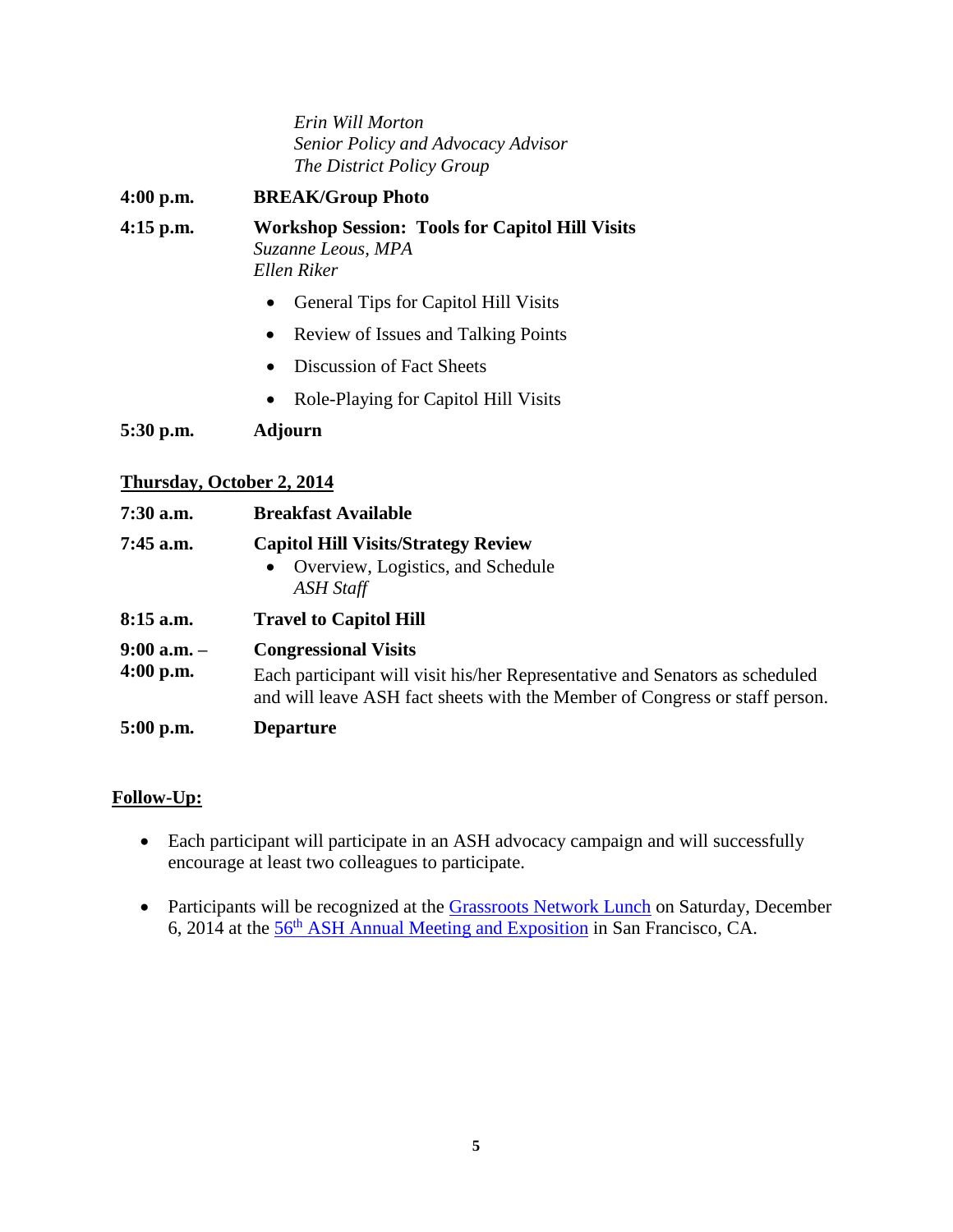# **2014 ASH ADVOCACY LEADERSHIP INSTITUTE PARTICIPANTS**

### **Alan E. Lichtin, MD** *(Chair)*

Cleveland Clinic Foundation 9500 Euclid Avenue, Desk R-35 Cleveland, OH 44195-0002 (216) 444-6823 *[lichtia@ccf.org](mailto:lichtia@ccf.org)*

# **Maria Aleman, PhD**

UNC Chapel Hill Center for Environmental Medicine, Asthma, and Lung Biology Human Studies Facility, Room 505 104 Mason Farm Road, CB#7310 Chapel Hill, NC 27599 (678) 852-9922 *[maria.aleman@unc.edu](mailto:maria.aleman@unc.edu)*

### **Anne Beaven, MD**

Duke University Medical Center Division of Hematologic Malignancies and Cellular Therapy DUMC Box 3961 Durham, NC 27710 (919) 684-8964 *[anne.beaven@dm.duke.edu](mailto:anne.beaven@dm.duke.edu)*

#### **Nelli Bejanyan, MD**

University of Minnesota Hematology, Oncology and Transplantation 420 Delaware Street SE Mayo Mail Code 480 Minneapolis, MN 55455 (612) 624-6982 *[nbejanya@umn.edu](mailto:nbejanya@umn.edu)*

#### **Jennifer Carney, MD**

Kaiser Permanente 3288 Moanalua Road Honolulu, HI 96819 (808) 277-4301 *[jennifer.f.carney@kp.org](mailto:jennifer.f.carney@kp.org)*

#### **Katherine Chang, MD**

University of Texas Health Science Center-San Antonio Hematology/Oncology 7979 Wurzbach Road 4th Floor Zellar MSC 8232 San Antonio, TX 78229 (210) 450-1667 *[changkw@uthscsa.edu](mailto:changkw@uthscsa.edu)*

# **Ateefa Chaudhury, MD**

Moffitt Cancer Center 12902 Magnolia Drive Tampa, FL 33612 (813) 745-4673 *[Ateefa.Chaudhury@moffitt.org](mailto:Ateefa.Chaudhury@moffitt.org)*

#### **Rachel Cook, MS, MD**

*(2011 ALI graduate)* Oregon Health & Science University Hematology Mail Code L586 3181 SW Sam Jackson Park Road Portland, OR 97239-3098 *[coora@ohsu.edu](mailto:coora@ohsu.edu)*

### **Kevin Curran, MD**

Memorial Sloan-Kettering Cancer Ctr. 1275 York Avenue, Box 439 New York, NY 10065 (212) 639-5836 *[currank@mskcc.org](mailto:currank@mskcc.org)*

#### **Craig Devoe, MD**

Monter Cancer Center Hofstra North Shore/ LIJ School of Medicine 450 Lakeville Road Lake Success, NY 11042 (516) 734-8874 *[cdevoe@nshs.edu](mailto:cdevoe@nshs.edu)*

#### **Jesus Fabregas, MD**

Sylvester Comprehensive Cancer Ctr. University of Miami 1475 NW 12th Avenue, Suite 3310 P.O. Box 016960 (D8-4) Miami, FL 33136 (305) 987-2987 *[jfabregas@med.miami.edu](mailto:jfabregas@med.miami.edu)*

### **Aaron Gerds, MD**

Cleveland Clinic Taussig Cancer Institute 9500 Euclid Avenue R-35 Cleveland, OH 44195 (216) 445-9840 *[gerdsa@ccf.org](mailto:gerdsa@ccf.org)*

### **Gregory Harris, DO**

Genesys Regional Medical Center 1 Genesys Parkway Grand Blanc, MI 48439 (678) 772-4289 *[drgregoryharrisdo@gmail.com](mailto:drgregoryharrisdo@gmail.com)*

### **Kimberly Kruczek, DO**

Loyola University Medical Center 2160 S. First Avenue Maywood, IL 60153 (401) 480-4230 *[kkruczek@lumc.edu](mailto:kkruczek@lumc.edu)*

#### **Aleksandr Lazaryan, MD, PhD, MPH**

University of Minnesota Hematology, Oncology and Transplantation Mayo Mail Code 480 420 Delaware Street SE Minneapolis, MN 55455 (612) 584-9984 *[alazarya@umn.edu](mailto:alazarya@umn.edu)*

#### **Michael Lill, MB, BS, FRACP, FRCPA**

Cedars-Sinai Medical Center Blood & Marrow Transplant; Samuel Oschin Comprehensive Cancer Institute 8700 Beverly Boulevard Suite AC1070 Los Angeles, CA 90048 (310) 423-2942 *[lillm@cshs.org](mailto:lillm@cshs.org)*